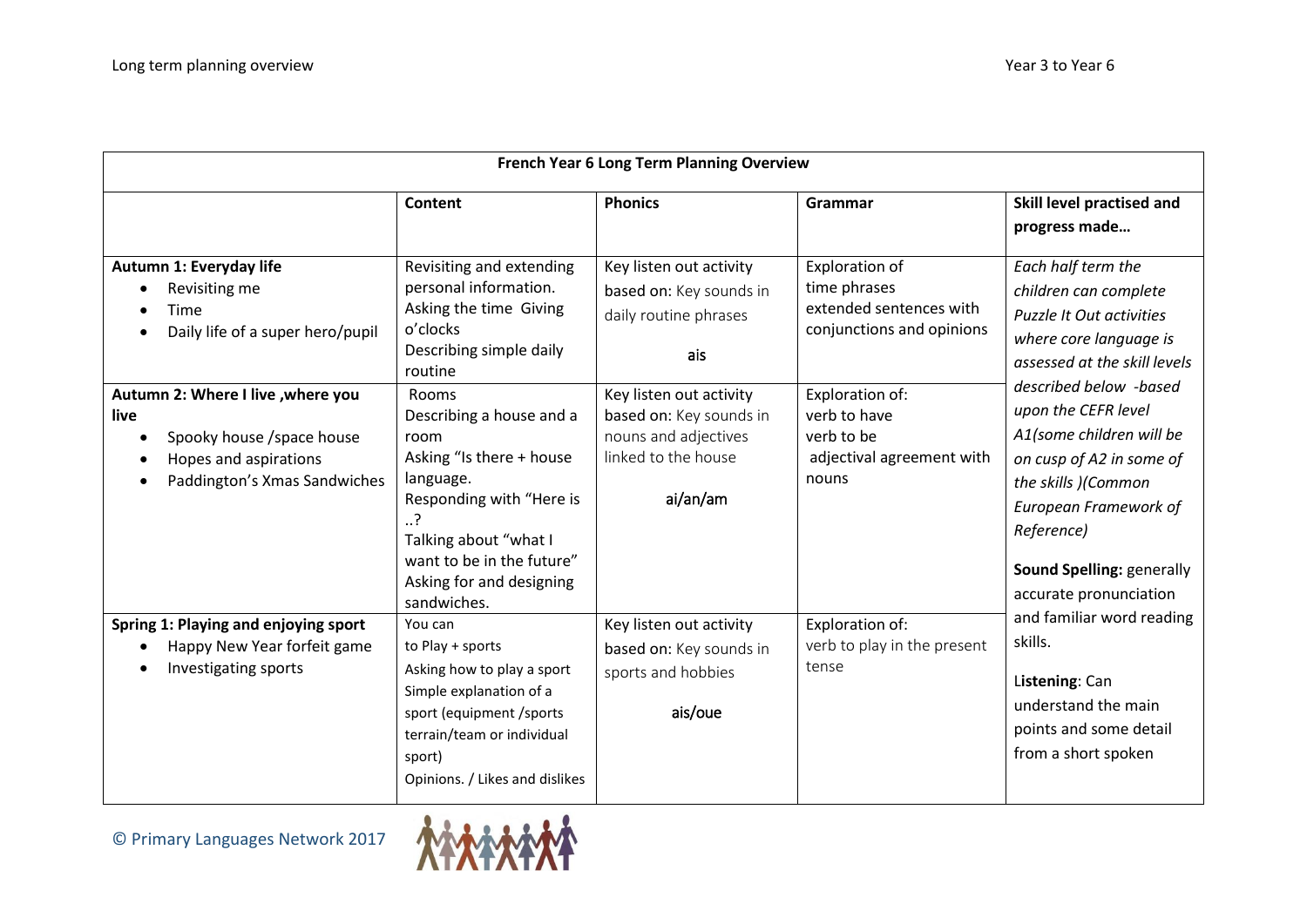| Spring 2: This is me, hobbies and fun<br>All the fun of the fair                                                                                                                                                      | Asking and answering<br>preferences/feelings and                                                                                                                    | Key listen out activity<br>based on: Key sounds in                                                                                                       | Exploration of:<br>expressing likes and dislikes                                                                                                                                                          | passage                                                                                                                                                                                           |
|-----------------------------------------------------------------------------------------------------------------------------------------------------------------------------------------------------------------------|---------------------------------------------------------------------------------------------------------------------------------------------------------------------|----------------------------------------------------------------------------------------------------------------------------------------------------------|-----------------------------------------------------------------------------------------------------------------------------------------------------------------------------------------------------------|---------------------------------------------------------------------------------------------------------------------------------------------------------------------------------------------------|
| Favourites (independent<br>presentation)<br>Summer 1: Café culture, restaurants<br>Café culture (performance)<br>$\bullet$                                                                                            | characteristics<br>Fair ground rides<br>Opinions<br>Likes and dislikes<br>Transactional language to<br>order a meal                                                 | opinions<br>eux/i/é<br>consolidation and<br>application of accurate                                                                                      | with nouns and verbs<br>descriptive sentences using<br>1st, 2 <sup>nd</sup> and 3rd person<br>regular present tense<br>consolidation of prior<br>learning - nouns,                                        | Speaking: Can take part<br>in a simple conversation<br>and can express simple<br>opinions. Generally<br>accurate pronunciation                                                                    |
| Eating out (role play)                                                                                                                                                                                                | You can eat + foods<br>Buying snacks and drinks<br>(Instructions to make a<br>snack)                                                                                | sound spelling<br>understanding to practise<br>accurate pronunciation in<br>performance/reading<br>aloud                                                 | adjectives, verbs, questions<br>and answers                                                                                                                                                               | Reading: Can understand<br>the main points and<br>simple opinions of a<br>longer written passage<br>(e.g. letter/recipe/<br>poem/story/account).Can                                               |
| <b>Summer 2: Performance Time</b><br>Tour de France<br>$\bullet$<br>Class performances<br>(independent performances<br>and presentations)<br>Create own class newspaper<br>$\bullet$<br>sheet<br>Year 6 presentations | Revisiting and<br>consolidation of basic<br>transactional<br>language/basic personal<br>information / expressing<br>simple opinions/using<br>questions and answers. | consolidation and<br>application of accurate<br>sound spelling<br>understanding to practise<br>accurate pronunciation in<br>performance/reading<br>aloud | consolidation of prior<br>learning - nouns,<br>adjectives, verbs, questions<br>and answers                                                                                                                | use a bilingual dictionary.<br>Writing: Can write a<br>short text, attempting to<br>use accurately nouns,<br>adjectives, verbs on a<br>familiar topic using<br>reference materials as<br>support. |
| <b>DFE ATS and skill level</b><br>During the first stage of language learning, children will explore all 12 DFE Attainment Targets.                                                                                   |                                                                                                                                                                     |                                                                                                                                                          | Language Learning Skill level practise<br>During the fourth stage of language learning, children<br>will explore and attempt to master the following<br>language learning skills linked to the 12 DfE ATs |                                                                                                                                                                                                   |
| Listen attentively to spoken language and show understanding by joining in and responding                                                                                                                             |                                                                                                                                                                     |                                                                                                                                                          | Listen attentively and understand more complex phrases and                                                                                                                                                |                                                                                                                                                                                                   |

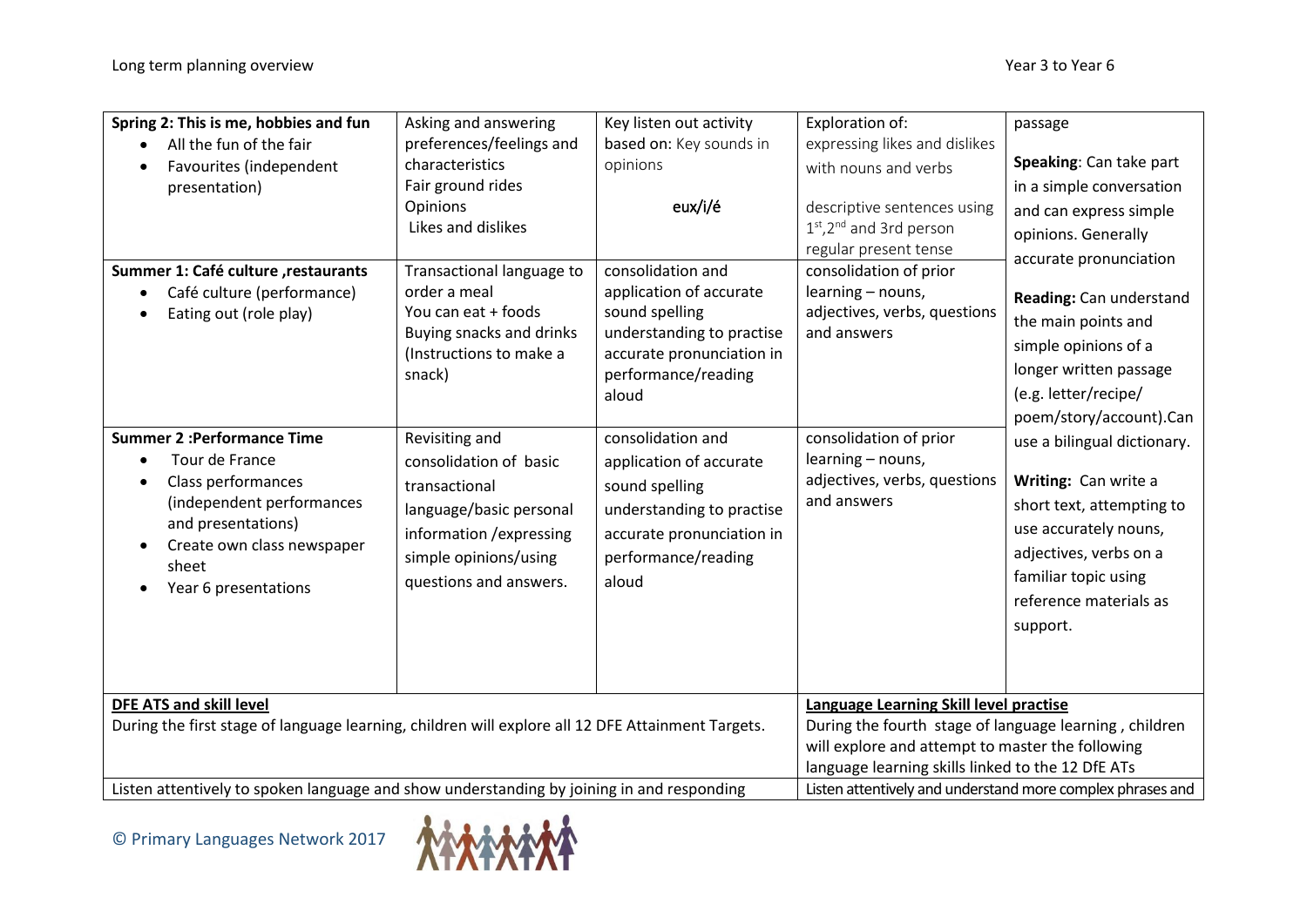|                                                                                              | sentences                                               |
|----------------------------------------------------------------------------------------------|---------------------------------------------------------|
|                                                                                              | Listen for specific words and phrases                   |
|                                                                                              | Understand the main points and simple opinions in a     |
|                                                                                              | spoken story, song or passage                           |
| Explore the patterns and sounds of language through songs, rhymes and link spelling of sound | imitate pronunciation                                   |
| and meaning of words                                                                         | identify specific sounds/phonemes/words                 |
|                                                                                              | Recite a short piece of narrative either from memory or |
|                                                                                              | by reading aloud from a text                            |
| Engage in conversations; ask and answer questions; express opinions and respond to those of  | use spoken language confidently to initiate and sustain |
| others; seek clarification and help                                                          | simple dialogues and conversations                      |
|                                                                                              | ask and answer questions on several topics              |
|                                                                                              | understand and express opinions                         |
|                                                                                              | devise and perform simple roleplays                     |
| Speak in sentences, using familiar vocabulary, phrases and basic language structures         | use spoken language confidently to initiate and sustain |
|                                                                                              | simple dialogues and conversations                      |
|                                                                                              | ask and answer questions on several topics              |
|                                                                                              | Retell using familiar language a sequence of events     |
|                                                                                              | from a spoken passage containing complex structures     |
|                                                                                              | Use time and/or sequencing structures in spoken         |
|                                                                                              | sentences                                               |
|                                                                                              | understand and express opinions                         |
| Develop accurate pronunciation and intonation, so that others understand                     | identify specific sounds, phonemes, words. Imitate      |
|                                                                                              | pronunciation                                           |
|                                                                                              | recite a short piece of narrative text by reading aloud |
|                                                                                              | focus on correct pronunciation                          |
| Present ideas and information orally to a range of audiences                                 | prepare a short presentation on a familiar topic        |
|                                                                                              | memorise and present a short spoken text                |
|                                                                                              | understand and express opinions                         |
|                                                                                              | using familiar language and some unfamiliar language    |
|                                                                                              | re-tell or present a story to an audience               |
| Read carefully and show understanding of words, phrases and simple writing                   | read and understand the main points and some detail     |
|                                                                                              | from a short written passage (mainly familiar words)    |
|                                                                                              | identify specific sounds, phoneme and words.            |